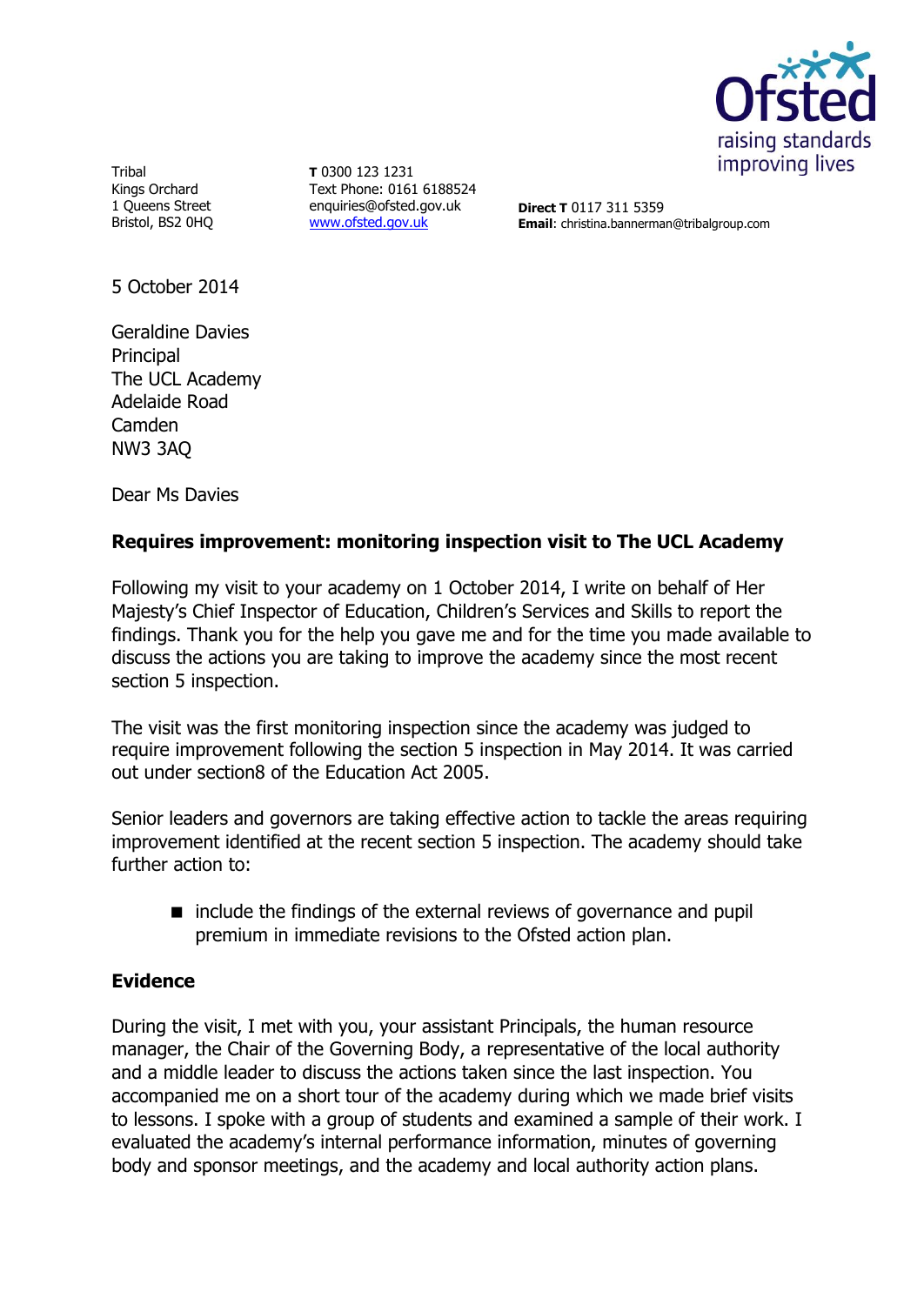

# **Context**

Since the last inspection, eight teachers have left the academy. Three newly qualified teachers, 19 experienced teachers, and seven support staff have started. The academy has admitted a further 243 students.

### **Main findings**

This is an academy which is taking swift, incisive action to improve. Leaders have responded constructively to the outcomes of the last inspection, and have worked together in a determined way to ensure rapid early improvement in the areas identified.

You have an extremely clear understanding of the improvements needed and you have produced a skilled and accurate action plan. The interim steps within the plan enable you, the governors and the sponsor to thoroughly check on the academy's progress. The planned monthly impact statements provide a quick but thorough health check for all.

Governors' abilities to offer effective support and challenge to the academy are fast improving. They quickly commissioned the external review of governance and have already responded with vigour to the inspection findings. For example, they have revised their terms of reference which are sharper, enabling them to hold leaders to account more readily. They now need to link more closely areas for improvement in the action plan to individual governors. This has begun and should be strengthened in line with the findings of the recently published external review of governance and that of the pupil premium. Governors will be more able to check on the impact the of the academy's work through planned better professional administration for its meetings.

Leaders have taken equally swift action in revising the academy's assessment policy. The leaders in English exude confidence and deep-rooted subject knowledge. They believe the strengthened assessment policy provides a far better way of tracking students' progress. The rigour and consistency at the heart of the new policy is tangible. Leaders speak with confidence about the 'I can' statements and this confidence is shared by students. Students know how to use the statements across all subjects and their written work evidences this well.

Marking is rapidly improving. The common use of 'Follow Up Time' is a real strength. Staff and students have quickly seen the sense of the simple but highly effective system and books show its use is rapidly spreading. However, it is not used consistently in all subjects all of the time.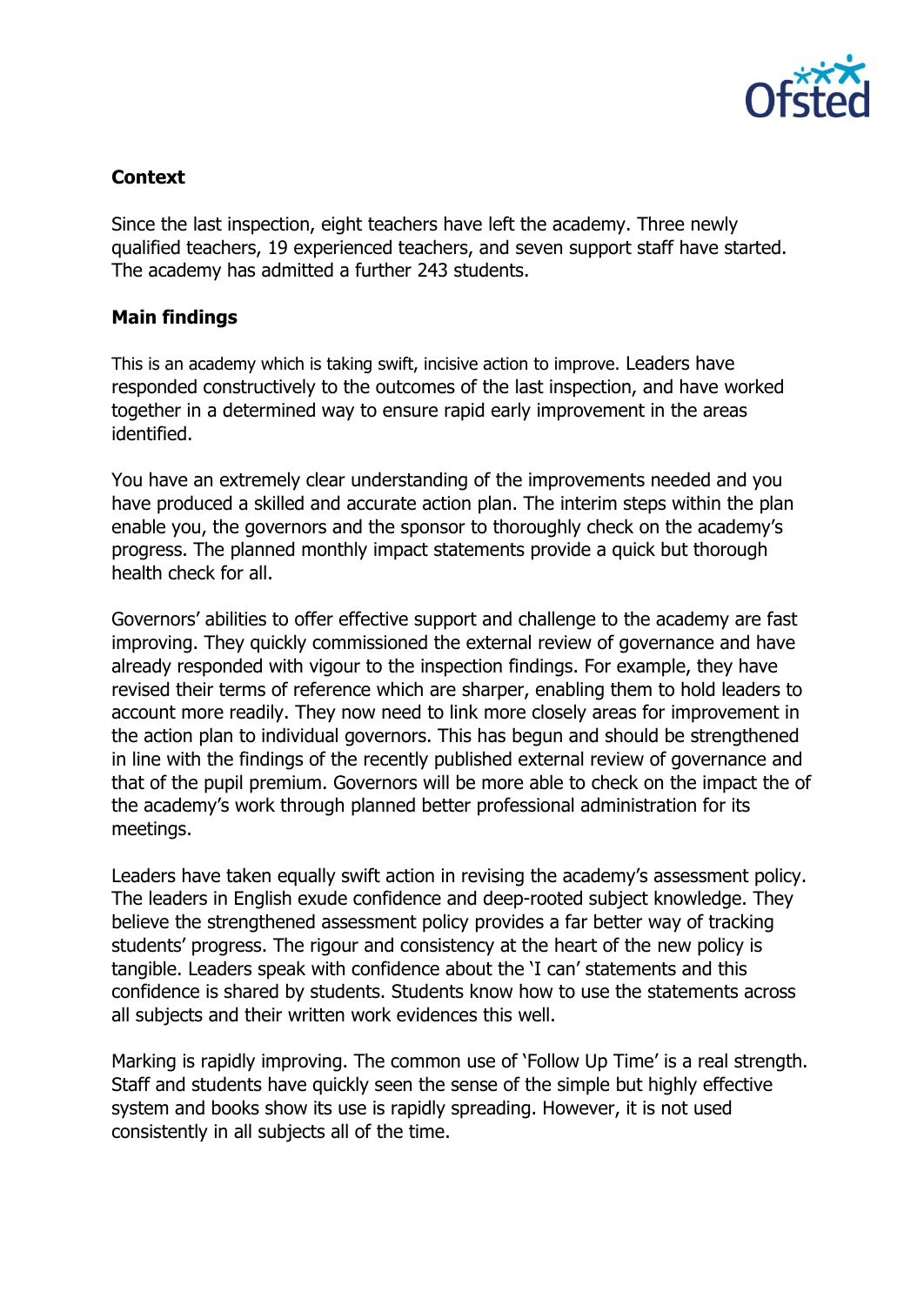

Students are motivated by the shift in teachers' planning. Tasks are varied, challenging and structured around the learning needs of individuals. As one Year 9 student said, 'the variety cancels out the chore of repetition'. The academy is making more effective use of learning support assistants. They support the nurture wing very well and work closely with subject teachers challenging the progress of students in all subjects, including in mathematics. This better deployment results in faster progress being made by almost all groups of students, including those with special educational needs.

You and other leaders have improved the ways you check on students' progress. For example, the increased frequency and sharper use of performance information is making teachers and learning support assistants more accountable. Teachers are using assessment information well and so plan better, properly targeted work for students.

The significant improvement in the academy's 2014 A-level results is promising. Analysis produced by the academy and their expert external adviser, indicates that outcomes are good for all students. The academy has quickly put right the problems experienced by sixth form students in 2013.

Achievement rates for students in Key Stage 3 are rapidly improving, and for most groups. Better quality teaching, marking and assessment are leading to stronger attainment and progress. The gap between the performance of disadvantaged students and others continues to narrow. The academy has robust plans for intervention and support for those students who have yet to make secure progress. Actions resulting from the external review of the pupil premium have already made a difference for those students.

Ofsted may carry out further visits and, where necessary, provide further support and challenge to the school until its next section 5 inspections.

### **External support**

The academy has secured access to a wide range of well-targeted external support. The support provided by the local authority is of great assistance. For instance, the local authority's review of the English faculty and the setting up of the local English curriculum leaders' network has been extremely valuable.

The academy is making effective use of a highly skilled school improvement partner along with a number of expert consultants. They bring a wealth of experience and knowledge which is accelerating the academy's improvement. For example, the work of the expert consultant in the academy's better use of performance data is already making a difference.